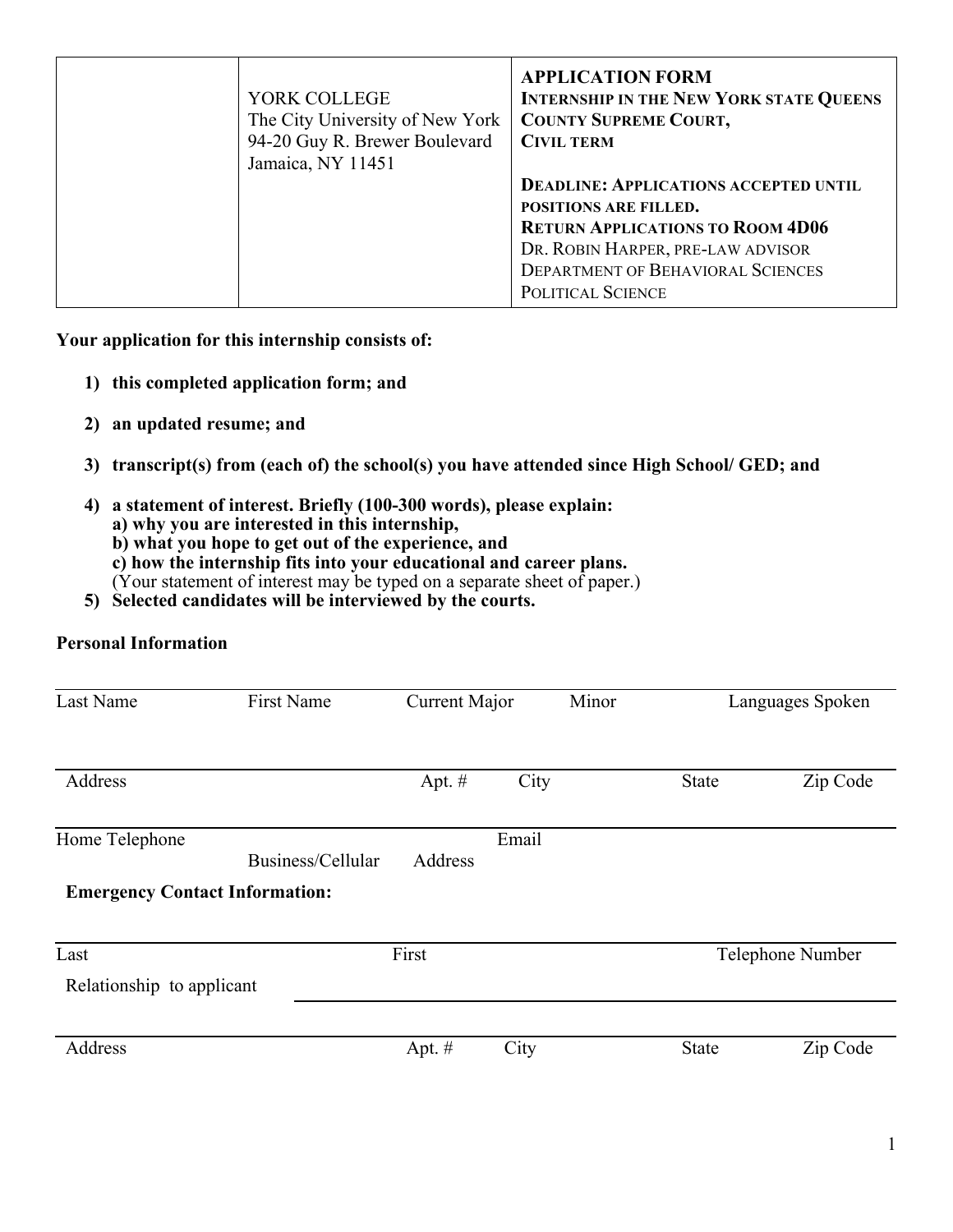| <b>Student Information:</b> |  |
|-----------------------------|--|
|-----------------------------|--|

| Date of Birth                                              |                                                                                                          |
|------------------------------------------------------------|----------------------------------------------------------------------------------------------------------|
| U.S. Citizen $\square$ Yes<br>$\Box$ No                    | Legal Permanent Resident $\square$ Yes<br>$\Box$ No                                                      |
|                                                            | If neither US citizen nor Legal Permanent Resident, what kind of visa do you have?                       |
| <b>Education:</b>                                          |                                                                                                          |
| Credits completed to date:                                 |                                                                                                          |
|                                                            | I am a (circle one) Freshman Sophomore Junior Senior Other                                               |
| How many credits are you currently taking?                 |                                                                                                          |
| What is your overall GPA?                                  | What is your GPA in your major?                                                                          |
|                                                            |                                                                                                          |
| Indicate a faculty member you have asked to recommend you: |                                                                                                          |
|                                                            |                                                                                                          |
| <b>Student Employment Information:</b>                     |                                                                                                          |
| Are you employed (circle one)                              | full time part-time not employed                                                                         |
|                                                            |                                                                                                          |
|                                                            |                                                                                                          |
| Are you a veteran or currently active in the military?     | $\Box$ Yes<br>$\square$ No                                                                               |
| <b>Criminal History:</b>                                   |                                                                                                          |
|                                                            | Have you ever, either as an adult or a juvenile, been cited, arrested, taken into custody, charged with, |

**indicted, convicted tried for, or pleaded guilty to, the commission of any felony or misdemeanor or the**  violation of any law, except minor parking violations, or been the subject of any juvenile delinquency or youthful offender proceeding?<br>  $\square$  Yes  $\square$  No  $y$ outhful offender proceeding?

**If you answer yes,** state the charge or charges, the disposition thereof and the underlying facts in an attached addendum. Although a conviction may have been expunged from the records by an order of a court, it nevertheless should be disclosed in the answer to this question. Please note that you should be prepared to submit copies of police and court records regarding any matter you disclose in reply to this question.

| Are any criminal charges pending against you?                   | $\Box$ Yes | $\square$ No |
|-----------------------------------------------------------------|------------|--------------|
| If yes, please attach an addendum explaining the circumstances. |            |              |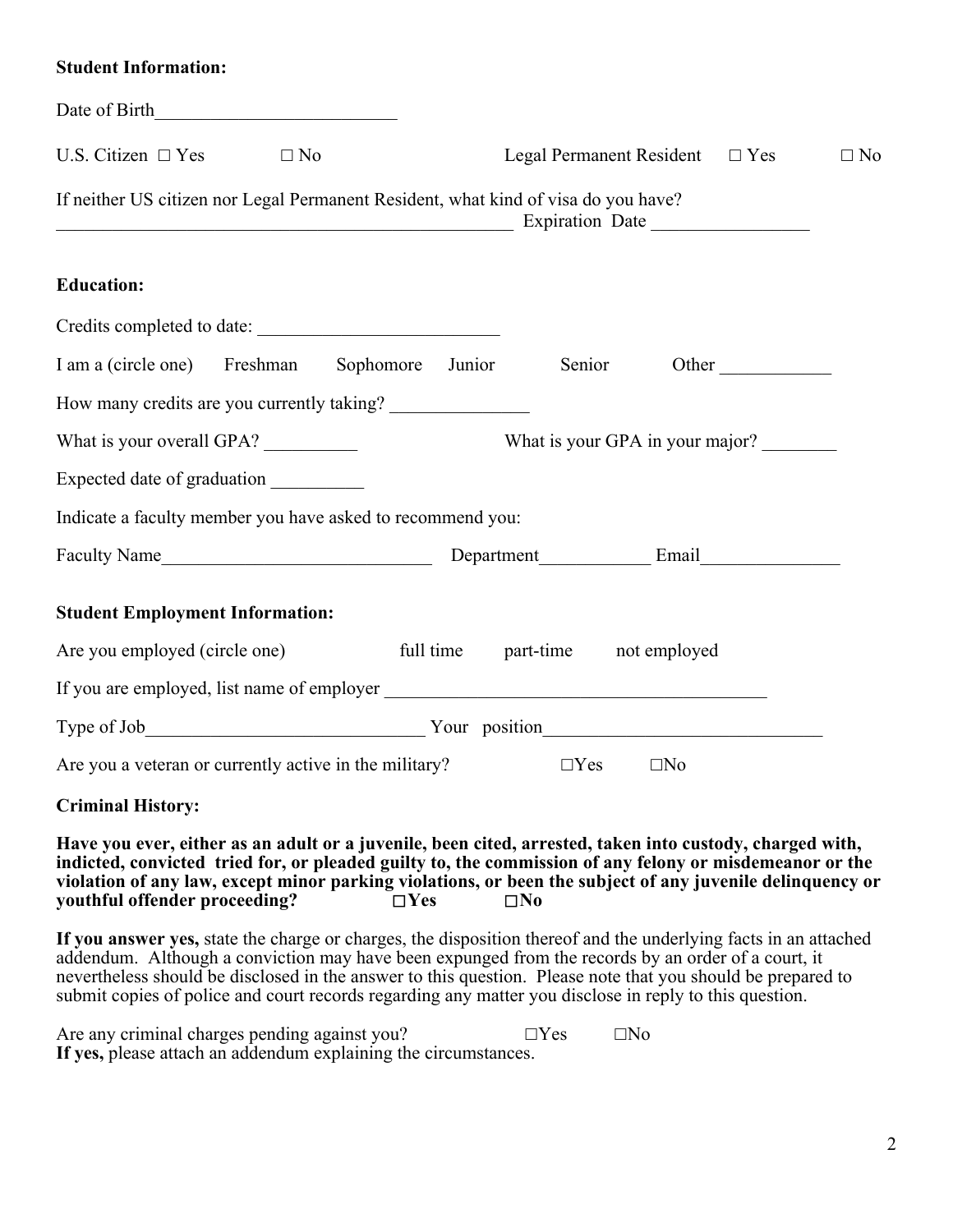## **ACADEMIC RECOMMENDATION FORM YORK COLLEGE INTERNSHIP IN THE NEW YORK STATE QUEENS COUNTY SUPREME COURT, CIVIL TERM**

## **PLEASE MAIL TO: DR. ROBIN HARPER DEPARTMENT OF BEHAVIORAL SCIENCES YORK COLLEGE THE CITY UNIVERSITY OF NEW YORK 94-20 GUY R. BREWER BOULEVARD, 4D06 JAMAICA, NY 11451**

## **Applications are accepted on a rolling basis. Please submit promptly as positions will close. Thank you.**

Please fill out the section below and give this form to one of your professors. References should be sent directly to the above address or they can be hand-delivered if the professor has signed her/his name across the back of a sealed envelope.

| Name of                                                                                          |                                                    |                                                                                                          |                |  |  |  |
|--------------------------------------------------------------------------------------------------|----------------------------------------------------|----------------------------------------------------------------------------------------------------------|----------------|--|--|--|
| Applicant                                                                                        |                                                    |                                                                                                          |                |  |  |  |
|                                                                                                  | Last                                               | First                                                                                                    | Middle Initial |  |  |  |
| Name of                                                                                          |                                                    |                                                                                                          |                |  |  |  |
| Recommender                                                                                      |                                                    |                                                                                                          |                |  |  |  |
|                                                                                                  |                                                    |                                                                                                          |                |  |  |  |
|                                                                                                  |                                                    | To the Recommender: Please complete form and attach a typed letter of recommendation on your letterhead. |                |  |  |  |
|                                                                                                  |                                                    |                                                                                                          | months         |  |  |  |
| How long have you known the applicant?<br>years                                                  |                                                    |                                                                                                          |                |  |  |  |
|                                                                                                  | In what capacity have you                          |                                                                                                          |                |  |  |  |
| known the applicant?                                                                             |                                                    |                                                                                                          |                |  |  |  |
|                                                                                                  |                                                    |                                                                                                          |                |  |  |  |
| <b>Summary of Evaluation</b>                                                                     |                                                    |                                                                                                          |                |  |  |  |
|                                                                                                  |                                                    |                                                                                                          |                |  |  |  |
|                                                                                                  |                                                    |                                                                                                          |                |  |  |  |
| I believe that the applicant's qualifications are marginal although the applicant has potential. |                                                    |                                                                                                          |                |  |  |  |
| I recommend this applicant for admission.                                                        |                                                    |                                                                                                          |                |  |  |  |
|                                                                                                  | I strongly recommend this applicant for admission. |                                                                                                          |                |  |  |  |
|                                                                                                  |                                                    |                                                                                                          |                |  |  |  |
|                                                                                                  | I do not recommend the applicant.                  |                                                                                                          |                |  |  |  |